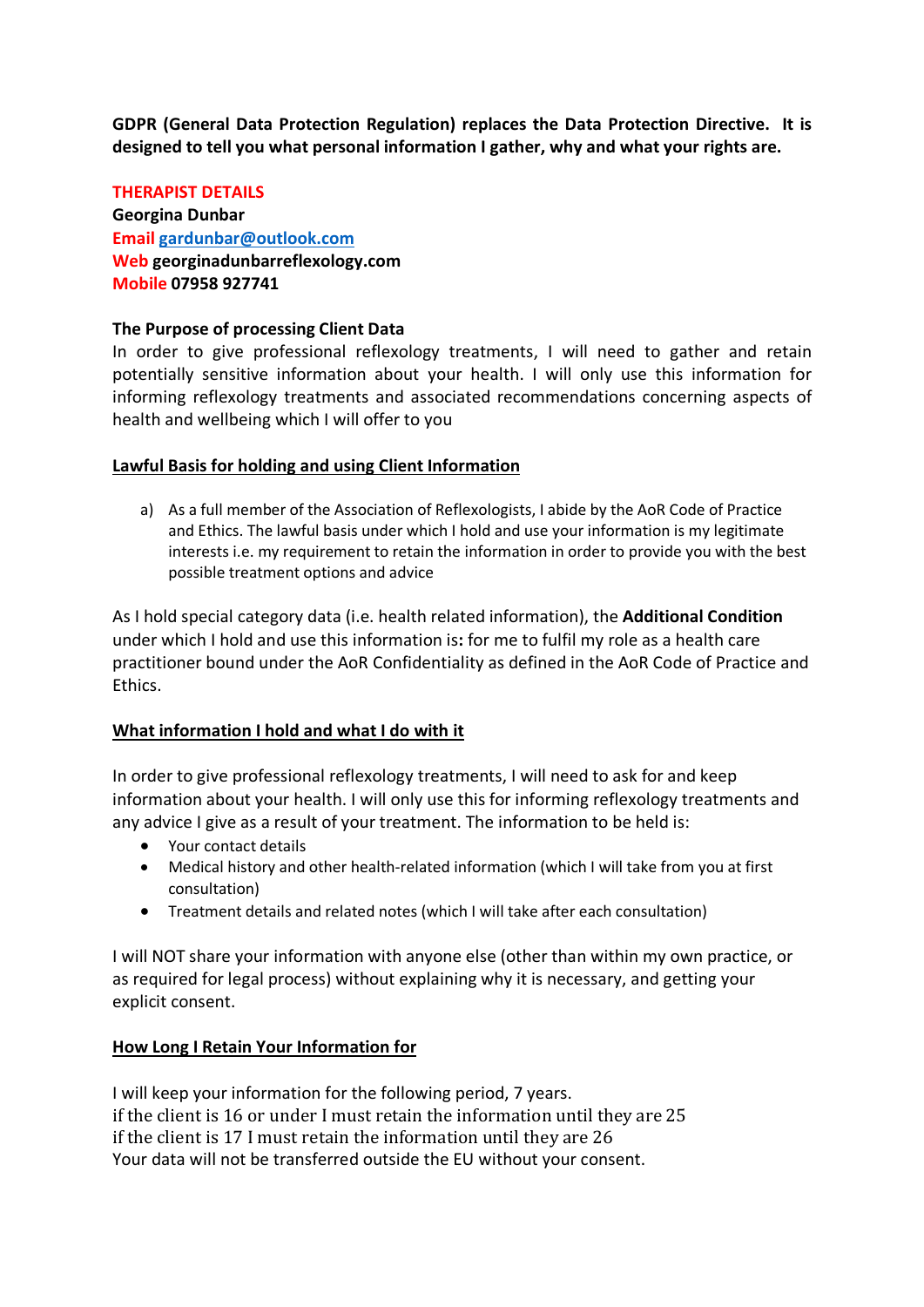# **Protecting Your Personal Data**

I am committed to ensuring that your personal data is secure. In order to prevent unauthorised access or disclosure, I have put in place appropriate technical, physical and managerial procedures to safeguard and secure the information we collect from you.

I will contact you using the contact preferences you give me in relation to:

- Appointment times and reminders
- Reflexology information or information related to your health
- Special offers and promotions *(you may unsubscribe from this at any time)*
- *Accounts/payments or other information related to your bookings.*

## **Your Rights**

GDPR gives you the following rights:

- The right to be informed: *To know how your information will be held and used (this notice).*
- The right of access: *To see your therapist's records of your personal information, so you know what is held about you and can verify it.*
- The right to rectification: *To tell your therapist to make changes to your personal information if it is incorrect or incomplete.*
- The right to erasure (also called "the right to be forgotten"): *For you to request your therapist to erase any information they hold about you*
- The right to restrict processing of personal data:. *You have the right to request limits on how your therapist uses your personal information*
- The right to data portability: *under certain circumstances you can request a copy of personal information held electronically so you can reuse it in other systems.*
- The right to object:. *To be able to tell your therapist you don't want them to use certain parts of your information, or only to use it for certain purposes.*
- Rights in relation to automated decision-making and profiling.
- The right to lodge a complaint with the Information Commissioner's Office: *To be able to complain to the ICO if you feel your details are not correct, if they are not being used in a way that you have given permission for, or if they are being stored when they don't have to be.*

Full details of your rights can be found at https://ico.org.uk/for-organisations/guide-to-thegeneral-data-protection-regulation-gdpr/individual-rights/.

If you wish to exercise any of these rights, please use the contact details given above.

If you are dissatisfied with the response you can complain to the Information Commissioner's Office; their contact details are at: www.ico.org.uk